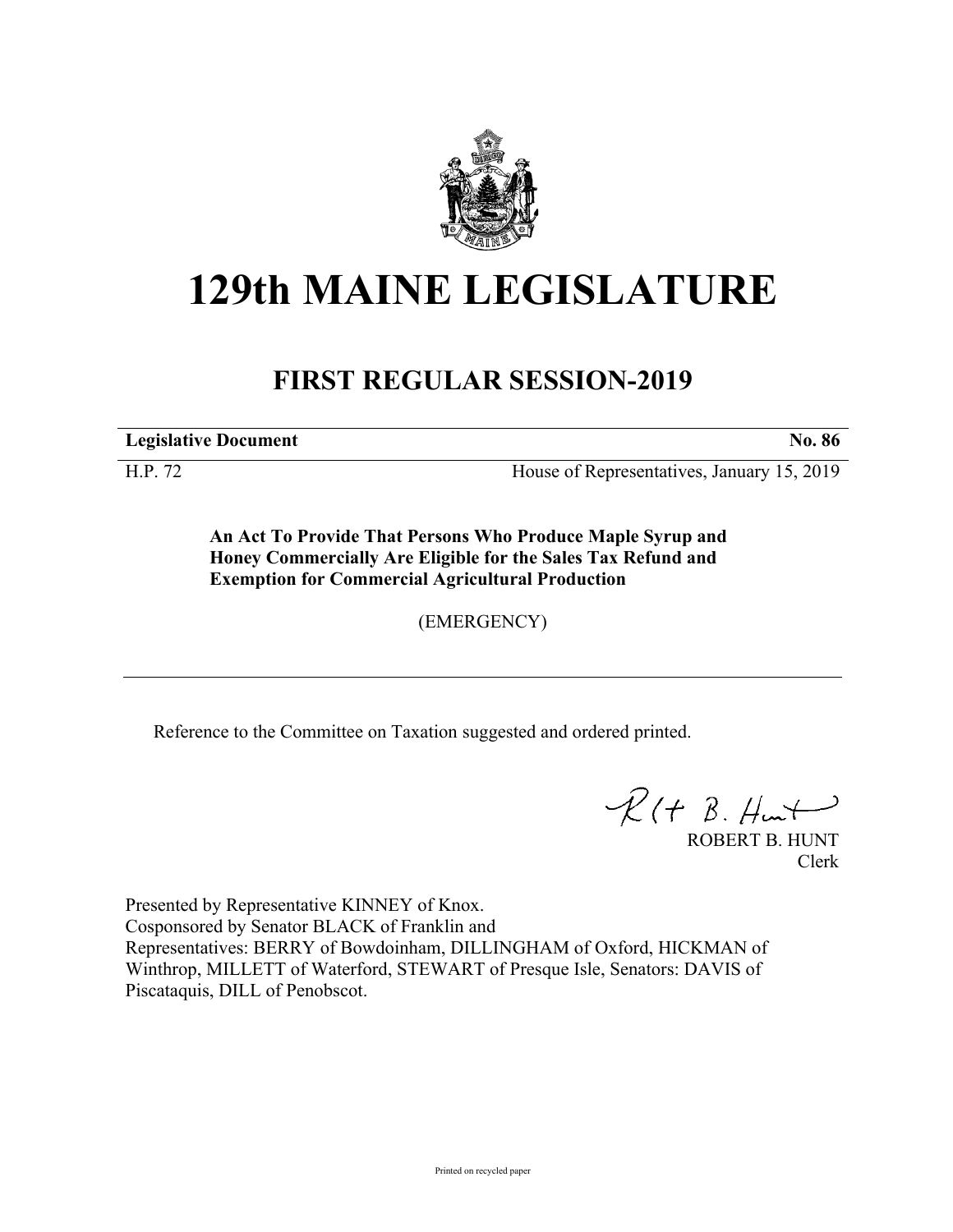- **Emergency preamble. Whereas,** acts and resolves of the Legislature do not become effective until 90 days after adjournment unless enacted as emergencies; and
- **Whereas,** expansion of sales tax exemptions and refunds for producers of maple syrup and honey is needed as soon as possible to reduce the cost of production during the production seasons; and
- **Whereas,** in the judgment of the Legislature, these facts create an emergency within the meaning of the Constitution of Maine and require the following legislation as immediately necessary for the preservation of the public peace, health and safety; now, therefore,

## **Be it enacted by the People of the State of Maine as follows:**

- **Sec. 1. 36 MRSA §2013, sub-§1, ¶A,** as amended by PL 2011, c. 657, Pt. N, §2 12 and affected by  $\S$ 3, is further amended to read:
- A. "Commercial agricultural production" means commercial production of crops, maple syrup, honey, plants, trees, compost and livestock.
- **Sec. 2. 36 MRSA §2013, sub-§1, ¶C,** as corrected by RR 2011, c. 2, §41, is amended to read:
- C. "Depreciable machinery and equipment" means, except as otherwise provided by this paragraph, that part of the following machinery and equipment for which depreciation is allowable under the Code and repair parts for that machinery and equipment:
- (1) New or used machinery and equipment for use directly and primarily in commercial agricultural production, including self-propelled vehicles; attachments and equipment for the production of field and orchard crops; new or used machinery and equipment for use directly and primarily in production of milk, maple syrup or honey, animal husbandry and production of livestock, including poultry; new or used machinery and equipment used in the removal and storage of manure; and new or used machinery and equipment not used directly and primarily in commercial agricultural production, but used to transport potatoes from a truck into a storage location;
- (2) New or used watercraft, nets, traps, cables, tackle and related equipment necessary to and used directly and primarily in commercial fishing;
- (3) New or used watercraft, machinery or equipment used directly and primarily for commercial aquacultural production, including, but not limited to: nets; ropes; cables; anchors and anchor weights; shackles and other hardware; buoys; fish tanks; fish totes; oxygen tanks; pumping systems; generators; water-heating systems; boilers and related pumping systems; diving equipment; feeders and related equipment; power-generating equipment; tank water-level sensors; aboveground piping; water-oxygenating systems; fish-grading equipment; safety equipment; and sea cage systems, including walkways and frames, lights, netting, buoys, shackles, ropes, cables, anchors and anchor weights; and